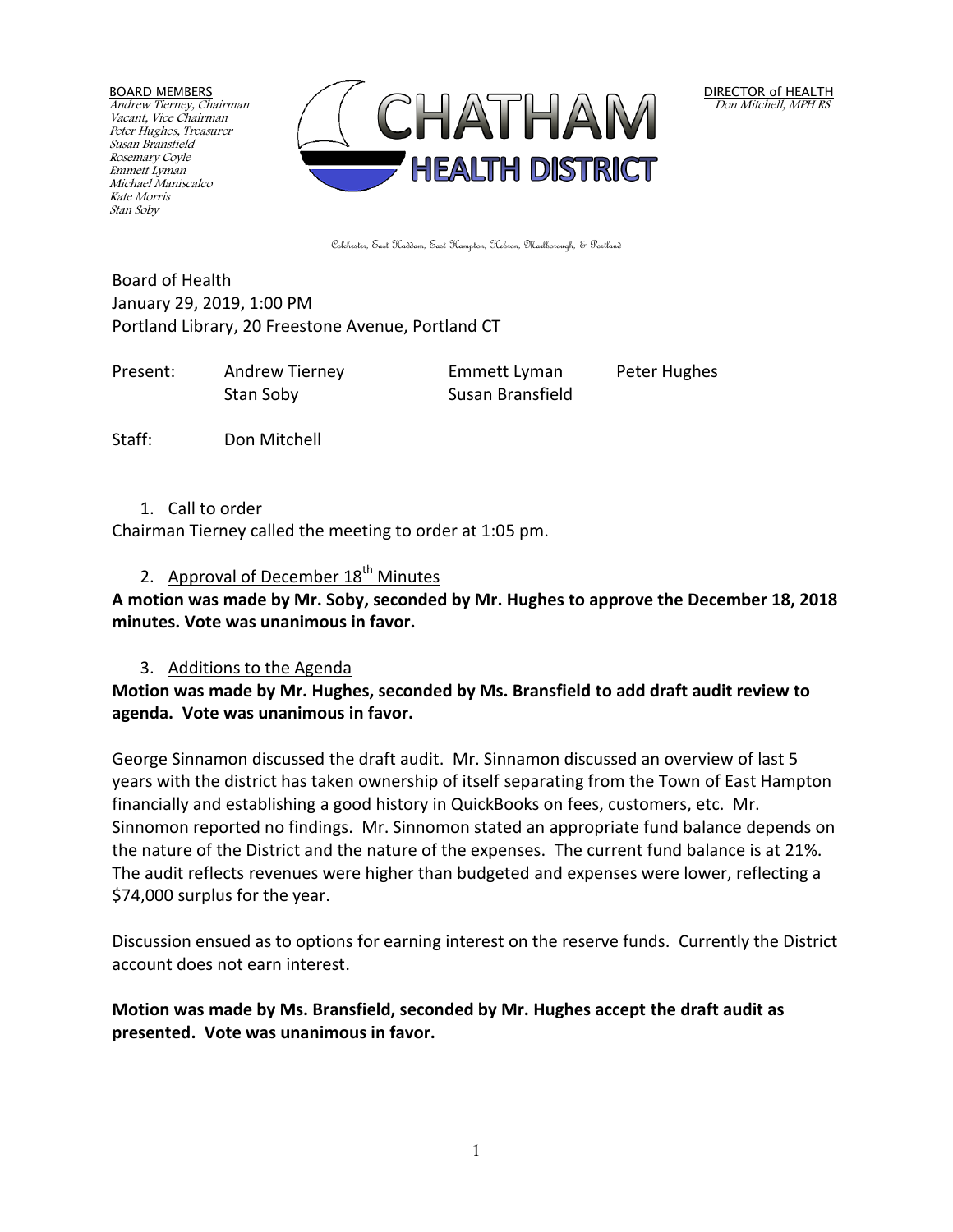## 4. Executive Session – Director of Health Interview Process

Chairman Tierney stated the executive session should set for next meeting as there was nothing to report regarding interviews.

## 5. Public Remarks

There were no public comments.

## 6. Communications

Mr. Mitchell reported there will be a 2% increase in rent. Brief discussion ensued regarding possible alternative spaces.

Mr. Mitchell noted correspondence from DPH regarding the District's cooperation with the radon program.

Mr. Mitchell reported correspondence received from Bob Casner from the East Haddam Economic Development Commission recapping the meeting on Nov. 8, 2018. It recognized the willingness of Chatham Health District to work with East Haddam businesses to overcome limited service and staffing in the East Haddam office. They feel that reorganizing the district is a positive move. Mr. Casner asked if there was a written organization plan, and if a copy could be sent to him. They appreciate the move to have Steve Knauf and Liz Davidson work in the East Haddam office on Tuesdays and Thursdays. They would like to see regular hours maintained in the office. The letter concluded they would like to work with the Chatham Health District to bring health services to East Haddam. They have set up an oversight review committee to review the Districts performance over the next 6 months. The oversight committee would like to meet with Mr. Mitchell to discuss further how the committee can work best with the District.

Mr. Mitchell reported a letter was received from Commissioner Pinot on behalf of the CT DPH thanking the District for its participation in the flu vaccine clinics in December.

Mr. Mitchell reported notices of violation were issued in Hebron and Colchester for no heat.

Ms. Bransfield reported that herself, Mr. Maniscalco, Steve Knauf, and Mr. Tierney attended a meeting in Hartford having to do with the potential for extending public water from Portland into East Hampton and possibly further east. It was well attended. There is a follow-up meeting in Portland regarding this issue.

# 7. Director of Health Report

Mr. Mitchell reported attending an East Haddam Youth and Prevention Services meeting regarding an annual school survey and what are perceived problems within the schools. They look at issues such as drug use, etc. They found that vaping is going up and drug use is going down.

Mr. Mitchell stated that the District try to determine what educational programs the towns may be interested in and prioritize them and developing a schedule. Discussion was held regarding groups to solicit, scheduling, avenues for presenting, and advertising.